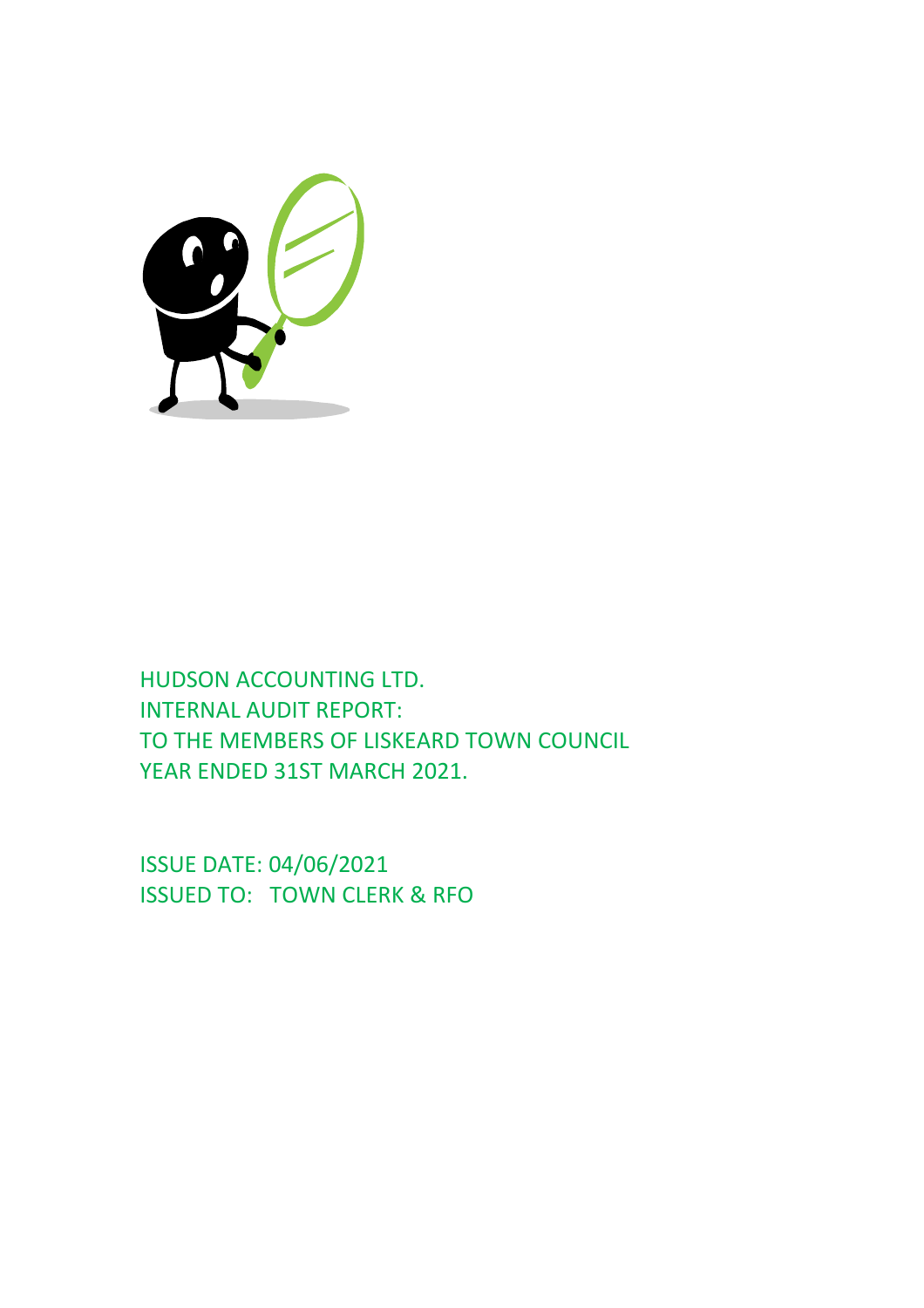# **INTRODUCTION:**

Internal auditing is an independent, objective assurance activity designed to improve an organisation's operations. It helps an organisation accomplish its objectives by bringing a systematic, disciplined approach to evaluate and improve the effectiveness of risk management, control, and governance processes.

# **SCOPE:**

The scope of the audit covers, as a minimum, the areas included in the Internal Audit Report contained in the Annual Governance & Accountability Return and the Transparency Code.

Areas not covered at the interim stage are included in this report as is any re-testing of areas already covered.

# **APPROACH:**

Audit work is carried out in line with the Chartered Institute of Public Finance and Accountancy's Internal Audit Standards and guidance issued by the National Association of Local Councils.

Where applicable we have included reference to 'proper practice' and the associated guidance as laid out in 'Governance & Accountability for Smaller Authorities in England' which is applicable to financial years from 1st April 2020.

Selective testing was carried out and the relevant policies, procedures and controls were reviewed. Due to the pandemic much of the work was carried out remotely with information provided electronically or hard copies collected and returned a few days later. Overall coverage has not been materially affected.

# **GENERAL COMMENTS:**

We would like to thank the staff for their assistance and co-operation during the audit.

The matters raised in this report are only those which came to our attention during our internal audit work and are not necessarily a comprehensive statement of all the weaknesses that exist, or of all the improvements that may be required.

It should be noted that assurance can never be absolute. The most that the internal audit service can provide is a reasonable assurance that there are no major weaknesses in risk management, governance, and control processes. The audit does not guarantee that the accounting records are free from fraud or error.

*The review undertaken obtained a level of assurance which has allowed us to complete the Internal Audit Report element of the Annual Governance & Accountability Return with no qualifications, thus in all significant respects, the control objectives were being achieved throughout the financial year to a standard adequate to meet the needs of the Council.*

Also attached is a copy of the completed Internal Audit Report required as part of the Annual Governance & Accountability Return.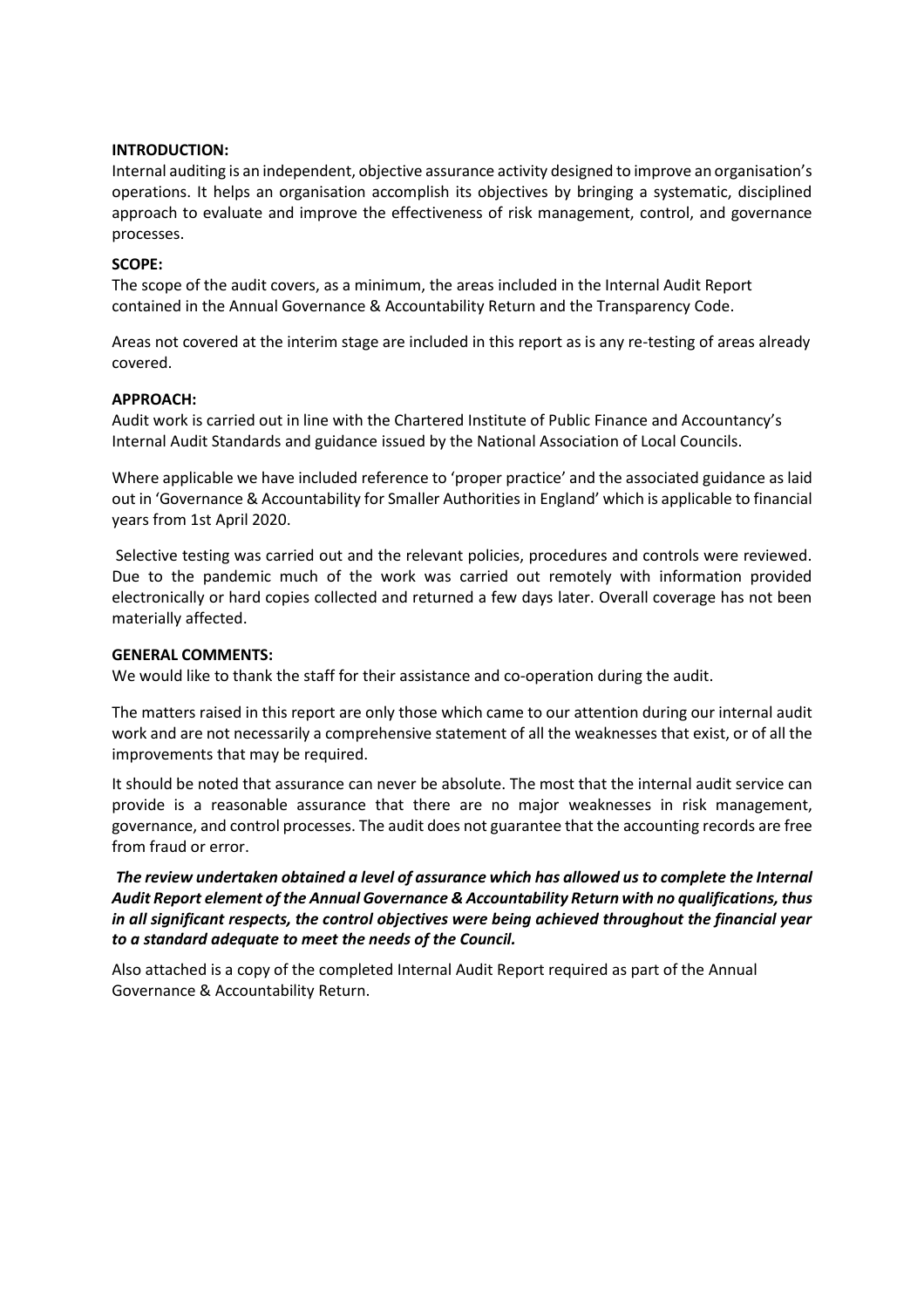# **AUDIT COMMENTARY:**

Items in **bold text** within the body of the report represent our findings in respect of the application of controls, text in *italics* represent suggested actions and may not necessarily pertain to the application of internal controls.

#### **Previous Recommendations**

**There are no outstanding recommendations that require action.**

# **Accounting Records**

**The accounts have been properly maintained throughout the year.**

#### **Payments**

*Grants:*

**A sample of grants awarded, including those in respect of the pandemic, was traced to Member approvals in the Minutes; there were no issues to report.**

*Payments:*

**Further testing revealed no issues to report.**

#### **Risk**

*Insurance:*

**The Fidelity Guarantee remains adequate at £700K.**

*Cash:*

**The Investment Strategy was reviewed in December 2020**

#### **Budgets**

*Budget 2021/22:*

**The budget and precept were properly approved by Full Council in January 2021 following a robust process.**

# *Budget Monitoring:*

**Very regular budget monitoring reports have been provided to members throughout the year.**

# *Adequacy of Reserves:*

**After allowing for earmarked reserves of £200,150 the general reserve stands at £262,507 equating to 54% of gross expenditure in 2020/21. Within generally accepted parameters.**

#### **Income**

# *Shop Rents:*

**Rent holiday awards have been formalised by Council as suggested.**

*TIC:*

**TIC income for October was reconciled from the ledger to till rolls and cash banked; there are no issues to report.**

#### *Room Hire*

**Income has been significantly curtailed by the pandemic; however, some hire has been possible. Bookings in October were tested, and all was in order.**

#### *Interest:*

**Investment interest is accurately reflected in the ledger.**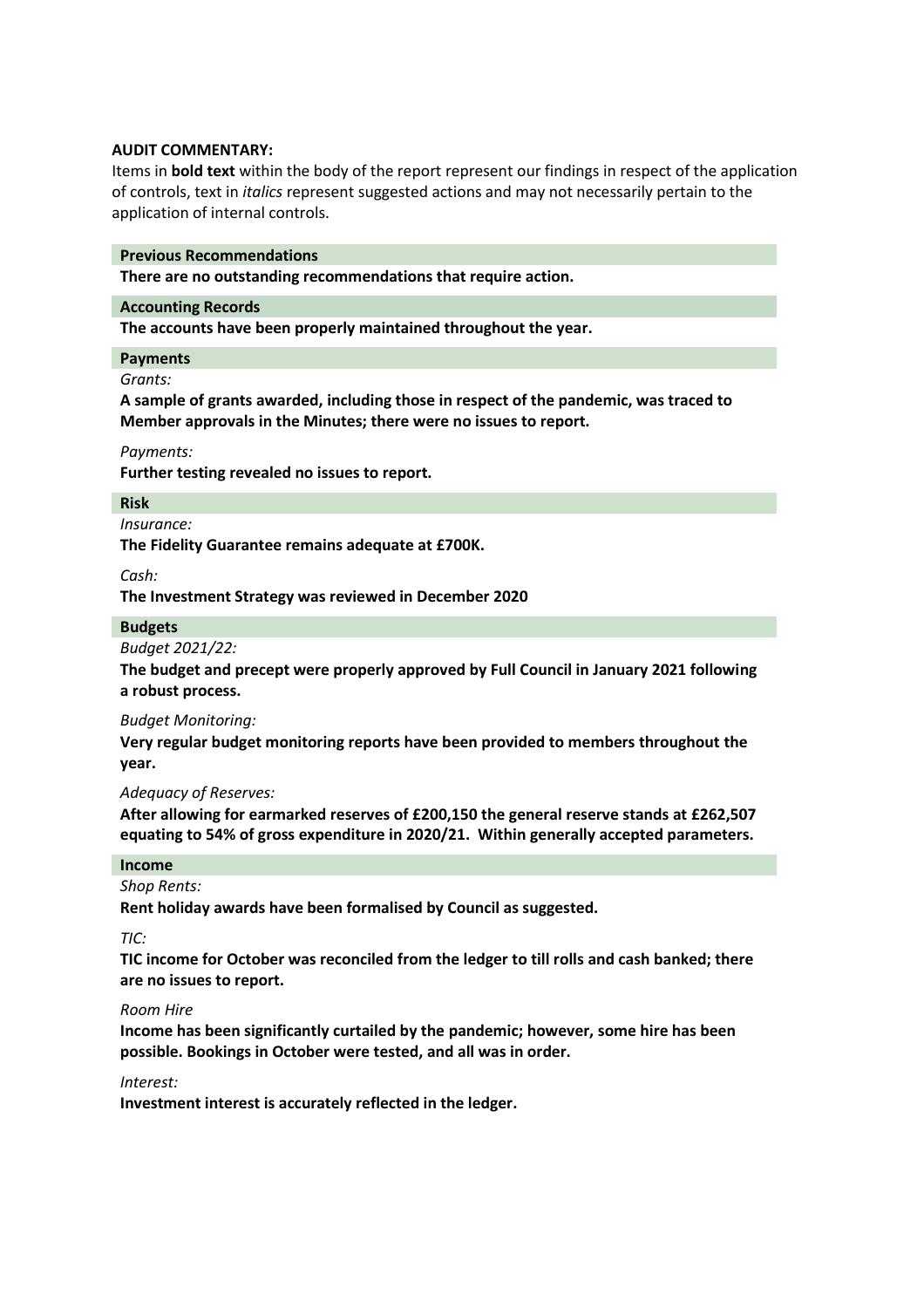# *VAT:*

**VAT claims are up to date, and the year-end debtor is accurately reflected in the balance sheet.**

#### **Petty Cash**

**Petty cash is sparingly used and is adequately controlled.**

# **Payroll**

**Testing of the March payroll revealed no issues to report.**

#### **Assets.**

**The asset register has been updated for movements in the year and the total value accurately disclosed in the AGAR.**

# **Bank Reconciliations**

**Monthly bank reconciliations have been carried out in a timely manner throughout the year.**

**The year-end reconciliation was found to be accurate with no 'balancing' entries or old unpresented payments.**

# **Accounting Statements**

**The accounts were prepared on an income and expenditure basis and were in accord with underlying records.**

**A good audit trail was provided, and debtors and creditors properly disclosed.**

**Publication requirements in respect of the 2019/20 accounts were all met.**

#### **Trusts**

**The Council has met its obligations in respect of the Trusts it administers Where charity returns are required, they have been submitted, albeit a few days late.**